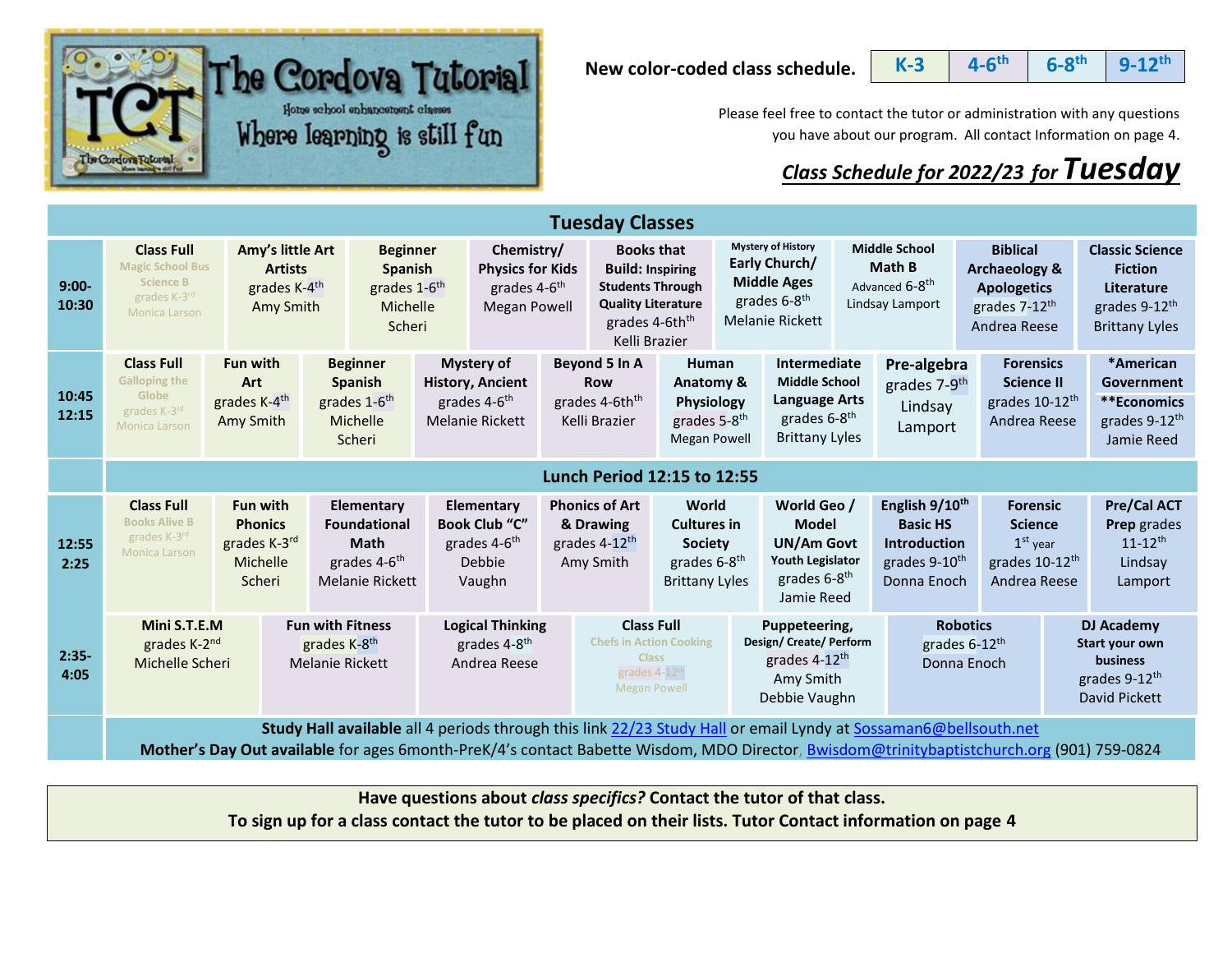**New color-coded class schedule.**





Please feel free to contact the tutor or administration with any questions you have about our program. All contact Information on page 4.

## *Class Schedule for 2022/23 for Wednesday*

|                   | Wednesday                                                                                                                                                                                                                                                    |                                                                                                                                                                                                                                                                                                                                                              |                                                                                            |                                                                                                                                                                                        |                                                                             |                                                                                                                                           |  |                                                                                             |                                                                                                                                 |                                                                                                                 |  |                                                                                  |                                                                                                         |                                                                                                                                                                                                                           |                                                         |                                                                 |
|-------------------|--------------------------------------------------------------------------------------------------------------------------------------------------------------------------------------------------------------------------------------------------------------|--------------------------------------------------------------------------------------------------------------------------------------------------------------------------------------------------------------------------------------------------------------------------------------------------------------------------------------------------------------|--------------------------------------------------------------------------------------------|----------------------------------------------------------------------------------------------------------------------------------------------------------------------------------------|-----------------------------------------------------------------------------|-------------------------------------------------------------------------------------------------------------------------------------------|--|---------------------------------------------------------------------------------------------|---------------------------------------------------------------------------------------------------------------------------------|-----------------------------------------------------------------------------------------------------------------|--|----------------------------------------------------------------------------------|---------------------------------------------------------------------------------------------------------|---------------------------------------------------------------------------------------------------------------------------------------------------------------------------------------------------------------------------|---------------------------------------------------------|-----------------------------------------------------------------|
| $9:00 -$<br>10:30 | 5 In A Row<br>Unit based<br>complete<br>curriculum.<br>grades K-3rd                                                                                                                                                                                          | <b>Life Science</b><br>grades 4-6 <sup>th</sup><br>Jill Knight                                                                                                                                                                                                                                                                                               |                                                                                            | World Wars &<br>Middle school<br>Math A<br>Western Civ.<br>Advanced 5-7 <sup>th</sup><br><b>History</b><br>grades 6-8 <sup>th</sup><br><b>Melanie Rickett</b><br><b>Rebekah Yeaton</b> |                                                                             | <b>Physical Science</b><br>grades 7-10 <sup>th</sup><br>Andrea Reese                                                                      |  | <b>Auditioned High</b><br><b>School Drama</b><br>grades 9-12 <sup>th</sup><br>Debbie Vaughn |                                                                                                                                 | <b>American</b><br>Literature<br>grades 9-12 <sup>th</sup><br>Donna Enoch                                       |  |                                                                                  | <b>Biology With</b><br>Lab<br>grades 9-10 <sup>th</sup><br><b>Megan Powell</b><br>note early start 8:50 |                                                                                                                                                                                                                           | <b>Geometry</b><br>grades 10-12th<br>Lindsay<br>Lamport |                                                                 |
| 10:45<br>12:15    | <b>Brenda</b><br><b>IEW A with</b><br>Lamey<br>Grammar<br>grades 4-6 <sup>th</sup><br>Note the class<br>Jill Knight<br>is both<br>$1^{st}$ & $2^{nd}$<br>class periods                                                                                       |                                                                                                                                                                                                                                                                                                                                                              | American<br><b>History</b><br>(Sonlight)<br>grades 4-6 <sup>th</sup><br>Melanie<br>Rickett |                                                                                                                                                                                        | <b>Creative</b><br>writing<br>grades 6-8 <sup>th</sup><br>Rebekah<br>Yeaton | General<br>Science in the<br><b>Atomic Age</b><br>grades 6-8 <sup>th</sup><br><b>Megan Powell</b>                                         |  |                                                                                             | Algebra I<br>American<br>grades 8-<br><b>History</b><br>$10^{th}$ Lindsay<br>grades 9-12 <sup>th</sup><br>Jamie Reed<br>Lamport |                                                                                                                 |  | Speech &<br><b>Debate Class</b><br>grades 9-12 <sup>th</sup><br>Debbie<br>Vaughn |                                                                                                         | <b>Chemistry</b><br>grades 10-12 <sup>th</sup><br>Andrea Reese                                                                                                                                                            |                                                         | World<br>Literature<br>grades 9-12 <sup>th</sup><br>Donna Enoch |
|                   | Lunch Period 12:15 to 12:55                                                                                                                                                                                                                                  |                                                                                                                                                                                                                                                                                                                                                              |                                                                                            |                                                                                                                                                                                        |                                                                             |                                                                                                                                           |  |                                                                                             |                                                                                                                                 |                                                                                                                 |  |                                                                                  |                                                                                                         |                                                                                                                                                                                                                           |                                                         |                                                                 |
| 12:55<br>2:25     | Show and<br>tell and<br>more<br>grades K-2nd<br>Debbie<br>Vaughn                                                                                                                                                                                             | <b>Fun with</b><br><b>Fitness</b><br>grades K-8 <sup>th</sup><br>Melanie<br>Rickett                                                                                                                                                                                                                                                                          | <b>Travel &amp;</b><br><b>Taste</b><br>grades 4-6 <sup>th</sup><br><b>Brenda</b><br>Lamey  | <b>Phonics of Art</b><br>& Drawing<br>levels I-IV<br>grades 4-12 <sup>th</sup><br>Megan<br>Powell                                                                                      |                                                                             | S.T.E.M.<br><b>Stop Motion</b><br>level II<br><b>Advanced</b><br>grades 5-12th<br>grade 6-8 <sup>th</sup><br>David Pickett<br>Jill Knight |  | <b>Handy Man</b><br><b>Class</b><br>grades 6-12 <sup>th</sup><br>Jimmy<br>Lawson            |                                                                                                                                 |                                                                                                                 |  | French I<br>grades 8-12 <sup>th</sup><br><b>Debbie</b><br>Kohlbacher             |                                                                                                         | <b>Individualized</b><br><b>World</b><br><b>ACT Prep</b><br>Geography<br>grades 10-12<br>grades 9-<br>Rebekah<br>$12^{th}$<br>Yeaton<br>Jamie Reed<br>1 <sup>st</sup> semester class or<br>2 <sup>nd</sup> semester class |                                                         | Algebra II<br>grades 9-12th<br>Lindsay<br>Lamport               |
| $2:35-$<br>4:05   | <b>Elementary</b><br><b>Drama</b><br>grades K-5 <sup>th</sup>                                                                                                                                                                                                | <b>Class Full</b><br>Yearbook/<br><b>JR Achievement</b><br><b>Middle School</b><br>/Highschool drama<br><b>Biz town</b><br><b>Woodworking</b><br><b>Newsletter</b><br>grades 4-12th<br>grades 6-12 <sup>th</sup><br>grades 4-6 <sup>th</sup><br>grades 6-12 <sup>th</sup> Megan<br>Jimmy Lawson<br>Debbie Vaughn<br>Monica Larson<br>Laura Pickett<br>Powell |                                                                                            |                                                                                                                                                                                        | French II & III<br>grades 9-12th<br>Debbie<br>Kohlbacher                    |                                                                                                                                           |  | <b>TCT media</b><br>grades 9-12 <sup>th</sup><br>David Pickett                              |                                                                                                                                 | <b>Computer</b><br><b>Applications</b><br>grades 10-12 <sup>th</sup><br>Jill Knight<br>2 <sup>nd</sup> semester |  |                                                                                  |                                                                                                         |                                                                                                                                                                                                                           |                                                         |                                                                 |
|                   | Study Hall available all 4 periods through this link 22/23 Study Hall or email Lyndy at Sossaman6@bellsouth.net<br>Mother's Day Out available for ages 6month-PreK/4's contact Babette Wisdom, MDO Director, Bwisdom@trinitybaptistchurch.org (901) 759-0824 |                                                                                                                                                                                                                                                                                                                                                              |                                                                                            |                                                                                                                                                                                        |                                                                             |                                                                                                                                           |  |                                                                                             |                                                                                                                                 |                                                                                                                 |  |                                                                                  |                                                                                                         |                                                                                                                                                                                                                           |                                                         |                                                                 |

**Have questions about** *class specifics?* **Contact the tutor of that class.** 

**To sign up for a class contact the tutor to be placed on their lists. Tutor Contact information on page 4**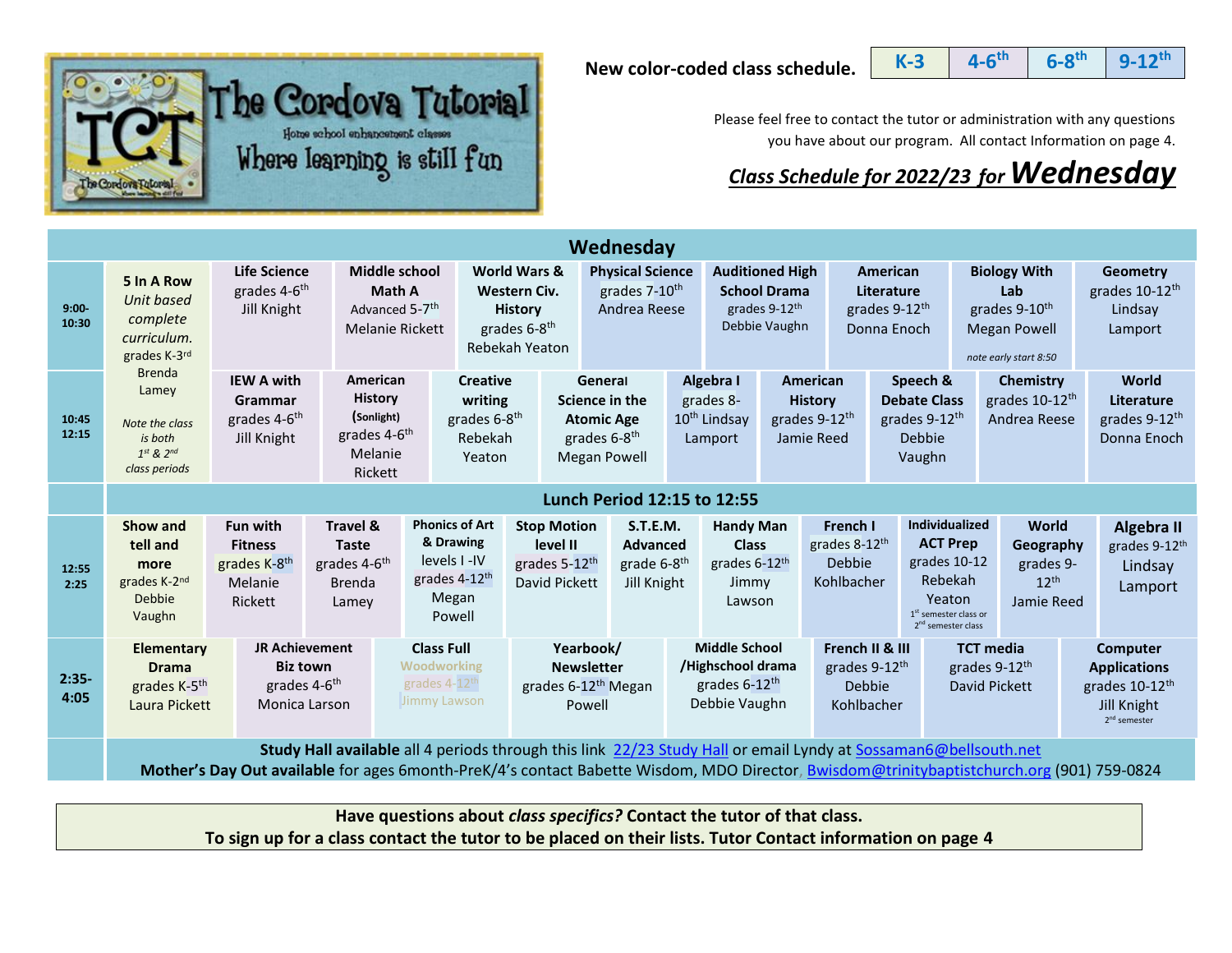

**th 6-8**

 $\begin{array}{|c|c|c|c|c|c|}\hline \textbf{b} & \textbf{c} & \textbf{d} & \textbf{b} & \textbf{b} & \textbf{b} & \textbf{b} & \textbf{b} & \textbf{b} & \textbf{b} & \textbf{b} & \textbf{b} & \textbf{b} & \textbf{b} & \textbf{b} & \textbf{b} & \textbf{b} & \textbf{b} & \textbf{b} & \textbf{b} & \textbf{b} & \textbf{b} & \textbf{b} & \textbf{b} & \textbf{b} & \textbf{b} & \textbf{b} & \textbf{b} & \textbf$ Home school enhancement classes Where learning is still fun Cordovs Futor

**Please feel free to contact the tutor or administration with any questions you have about our program. All contact Information on page 4.**

## *Class Schedule for 2022/23 for Thursday*

| <b>Thursday Classes</b>                                                |                                                                                                                                                                                                                                                                     |                                                                                                                   |                                                                                                                                                      |                                                                                                                                                 |                                                                                      |                                                                                                             |  |                                                                                                       |                                                                                                                                                  |                                                                                         |  |                                                                                                     |  |
|------------------------------------------------------------------------|---------------------------------------------------------------------------------------------------------------------------------------------------------------------------------------------------------------------------------------------------------------------|-------------------------------------------------------------------------------------------------------------------|------------------------------------------------------------------------------------------------------------------------------------------------------|-------------------------------------------------------------------------------------------------------------------------------------------------|--------------------------------------------------------------------------------------|-------------------------------------------------------------------------------------------------------------|--|-------------------------------------------------------------------------------------------------------|--------------------------------------------------------------------------------------------------------------------------------------------------|-----------------------------------------------------------------------------------------|--|-----------------------------------------------------------------------------------------------------|--|
| $9:00-$<br>10:30                                                       | <b>Adventures in</b><br><b>Reading and</b><br><b>Writing</b><br>grades K-2rd<br>Annette Wright                                                                                                                                                                      | <b>Can't Live</b><br><b>Without</b><br><b>Science</b><br>grades K-3rd<br>Rena Gammon                              | 5 In A Row<br>Unit based<br>complete<br>curriculum.<br>grades K-3rd<br><b>Brenda Lamey</b>                                                           | <b>Inventions &amp;</b><br><b>Technology</b><br>Gods design for the<br><b>Physical world</b><br>grades 4-6 <sup>th</sup><br><b>Angel Parkes</b> |                                                                                      | Elementary<br><b>Foundational</b><br><b>Math</b><br>grades 4-6 <sup>th</sup><br><b>Melanie Rickett</b>      |  | S.T.E.M.<br>grades 4-6 <sup>th</sup><br><b>Megan Powell</b><br>& Michelle<br>Scheri                   | <b>Sketch</b><br><b>Render &amp;</b><br>Paint<br>grades 5 <sup>th</sup> -8 <sup>th</sup><br>Amy Smith                                            | <b>Middle School</b><br><b>Language Arts</b><br>grades 6-8 <sup>th</sup><br>Jill Knight |  | <b>Middle School</b><br><b>Forensics</b><br>grades 6-8 <sup>th</sup><br>Andrea Reese                |  |
| 10:45<br>12:15                                                         | <b>Booking it</b><br><b>Through</b><br><b>History</b><br>grades K-3rd<br>Rena Gammon                                                                                                                                                                                | <b>Adventures in</b><br><b>Reading and</b><br><b>Writing</b><br>grades 3-5 <sup>th</sup><br><b>Annette Wright</b> | Note the class is<br>both 1st & 2nd<br>class periods                                                                                                 | <b>American Girl</b><br>grades 3-5 <sup>th</sup><br>Michelle Sheri                                                                              |                                                                                      | Scratch + Lego<br><b>Robotics</b><br><b>Coding Kids:</b><br>grades 3-5 <sup>th</sup><br><b>Angel Parkes</b> |  | <b>IEW B with</b><br>Grammar<br>grades 4-6 <sup>th</sup><br>Jill Knight                               | <b>Class Full</b><br><b>Chefs in Action</b><br><b>Cooking Class</b><br>grades 4-12 <sup>th</sup><br><b>Megan Powell</b>                          | <b>Phonics of Art</b><br>grades 4-8 <sup>th</sup><br>Amy Smith                          |  | <b>Middle School</b><br><b>Math A</b><br>Advanced 5-7 <sup>th</sup><br>Melanie Rickett              |  |
|                                                                        | Lunch Period 12:15 to 12:55                                                                                                                                                                                                                                         |                                                                                                                   |                                                                                                                                                      |                                                                                                                                                 |                                                                                      |                                                                                                             |  |                                                                                                       |                                                                                                                                                  |                                                                                         |  |                                                                                                     |  |
| 12:55<br>2:25                                                          | <b>Early Grammar</b><br>Scratch Jr. (Intro<br>to computer<br><b>Basics</b><br>programing)<br>grades 1-3rd<br>grades K-2 <sup>nd</sup><br>Michelle Scheri<br><b>Angel Parkes</b>                                                                                     |                                                                                                                   | <b>Magic Tree</b><br><b>Fun with Fitness</b><br><b>House History</b><br>grades K-8th<br>Advanced 2-5 <sup>th</sup><br>Melanie Rickett<br>Rena Gammon |                                                                                                                                                 |                                                                                      | <b>World History</b><br>grades 4-6 <sup>th</sup><br>Laura Pickett                                           |  | <b>Nailed It!</b><br>A study in<br><b>Pinterest Projects</b><br>grades 4-8 <sup>th</sup><br>Amy Smith | <b>Class Full</b><br><b>TCT Media Jr</b><br>Woodworking<br>grade 6-8 <sup>th</sup><br>grades 4-12 <sup>th</sup><br>David Pickett<br>Jimmy Lawson |                                                                                         |  | <b>Science</b><br>Academy<br>grades 6-8 <sup>th</sup><br><b>Brenda Lamey</b>                        |  |
| $2:35-$<br>4:05                                                        | <b>Snap Crackle Pop</b><br><b>Science</b><br>grades K-3rd<br>Rena Gammon                                                                                                                                                                                            | <b>Elementary Drama</b><br>grades K-5 <sup>th</sup><br>Laura Pickett                                              | <b>Little STEM</b><br>grades 3-5 <sup>th</sup><br>Michelle Scheri                                                                                    |                                                                                                                                                 | <b>Class Full</b><br><b>Woodworking</b><br>grades 4-12 <sup>th</sup><br>Jimmy Lawson |                                                                                                             |  | <b>Computer Programing</b><br>grade 4-8 <sup>th</sup><br><b>Angel Parkes</b>                          | <b>The Better Babysitter</b><br>grades 4-8 <sup>th</sup><br><b>Melanie Rickett</b><br>$1st$ semester                                             |                                                                                         |  | <b>Lego Stop Motion</b><br><b>Make Your Own Movie.</b><br>grade 4-12 <sup>th</sup><br>David Pickett |  |
|                                                                        | Study Hall available all 4 periods through this link 22/23 Study Hall or email Lyndy at Sossaman6@bellsouth.net<br>Mother's Day Out available for ages 6month-PreK/4's contact Babette Wisdom, MDO Director, <b>Bwisdom@trinitybaptistchurch.org</b> (901) 759-0824 |                                                                                                                   |                                                                                                                                                      |                                                                                                                                                 |                                                                                      |                                                                                                             |  |                                                                                                       |                                                                                                                                                  |                                                                                         |  |                                                                                                     |  |
| Have questions about class specifics? Contact the tutor of that class. |                                                                                                                                                                                                                                                                     |                                                                                                                   |                                                                                                                                                      |                                                                                                                                                 |                                                                                      |                                                                                                             |  |                                                                                                       |                                                                                                                                                  |                                                                                         |  |                                                                                                     |  |
|                                                                        |                                                                                                                                                                                                                                                                     | To sign up for a class contact the tutor to be placed on their lists. Tutor Contact information on page 4         |                                                                                                                                                      |                                                                                                                                                 |                                                                                      |                                                                                                             |  |                                                                                                       |                                                                                                                                                  |                                                                                         |  |                                                                                                     |  |